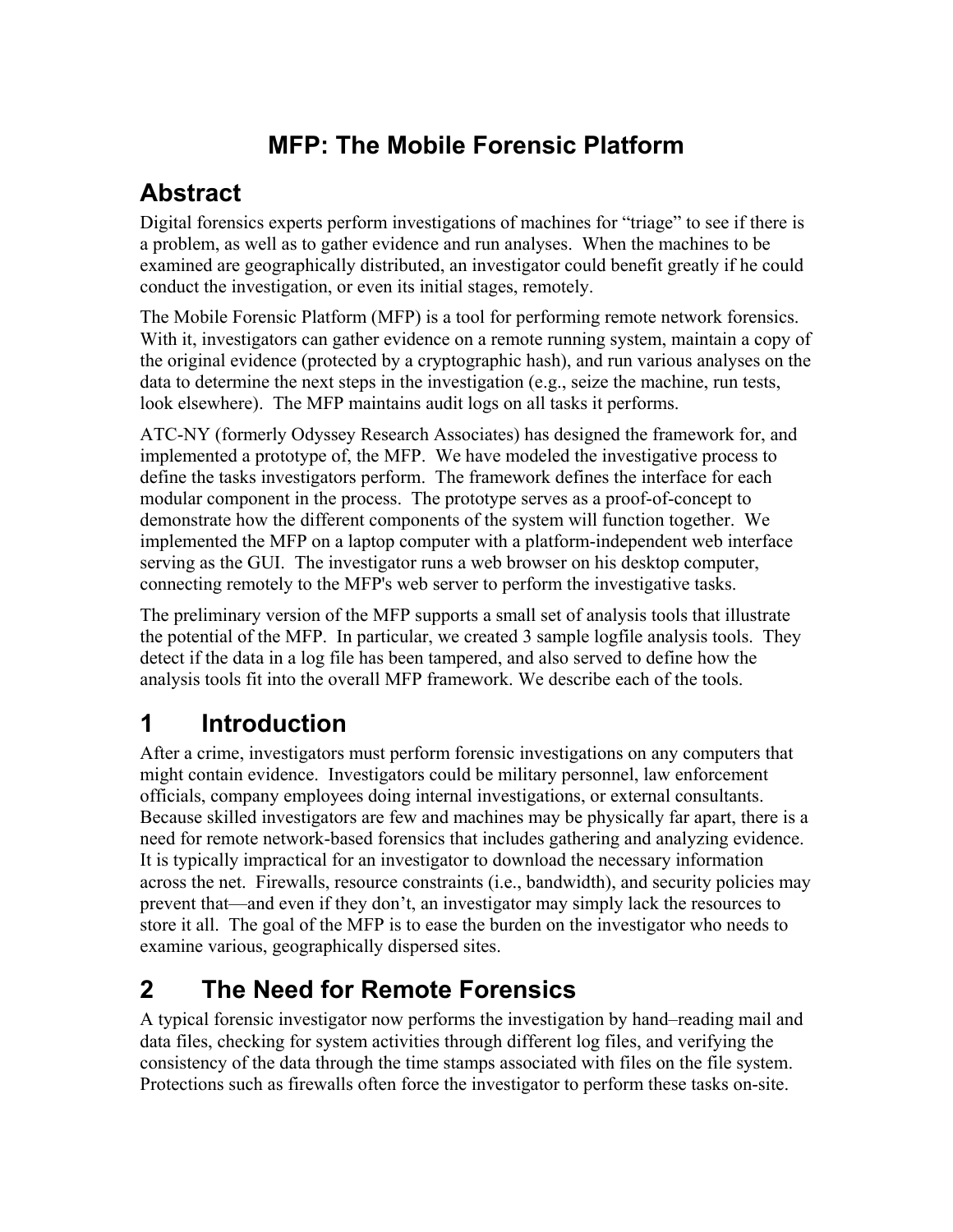The difficulties of performing a local analysis can limit the investigation. First, forensic software must be running on the local machine, and may have to be installed. Second, running such software locally risks damaging or contaminating data. Third, if the machine has been compromised, the investigation may produce suspect results—or worse, may alert the attacker. And finally, even if the forensic software does not alter the data (e.g., we boot an O/S from a floppy or CD-ROM), it still makes the machine unavailable, and may disrupt mission critical services.

Working through a remote login also poses problems. The network may not be configured to allow such remote connections (e.g., because of a firewall or because the network contains classified data). The network connection may not be fast enough to support the transfer of a large amount of data; and transmitting data across a public network (the Internet) risks divulging too much internal information.

What is needed is an approach that combines the advantages of both methods, accessing data locally on a secure platform with known tools, and keeping raw data within the network (to provide data security and to limit communications overhead).

## **3 How the MFP Works**

The Mobile Forensic Platform (MFP) is a stand-alone machine, connected to the same local subnet as the machine to be investigated, allowing for high-speed transfer of data. The investigator, or an administrator, connects to the MFP through a secured connection (either through the Internet or a phone line), encrypting all data transferred between the machines.

We envision two ways in which the MFP can be used. A large organization with multiple geographically distributed sites could keep an MFP on-site, ready to be deployed. Before it was ever needed, it would be configured for that site (e.g., dynamic vs. static IP addresses, server names, services that are run, etc.). A system administrator could then deploy the MFP at the direction of the investigator, who need not present. This would involve essentially little more than plugging it into the network and a power outlet, and turning it on.

The second way the MFP could be used is by configuring it at the time it is deployed. The configuration should be straightforward and again could be done under the supervision of the investigator, via a phone call. In both situations, the investigator can begin gathering and analyzing evidence without having to go on-site.

The MFP tries to limit the amount of trust an organization must put into the investigator. In reality, he *will* have virtually unrestricted access to the machines that are under investigation. However, the MFP maintains its own audit log of every transaction performed, from every data file downloaded to every analysis or browsing of the data files.

## **4 The Investigative Process**

We talked to a number of investigators and created a five-step description of the process they use, shown in [Figure 1.](#page-2-0)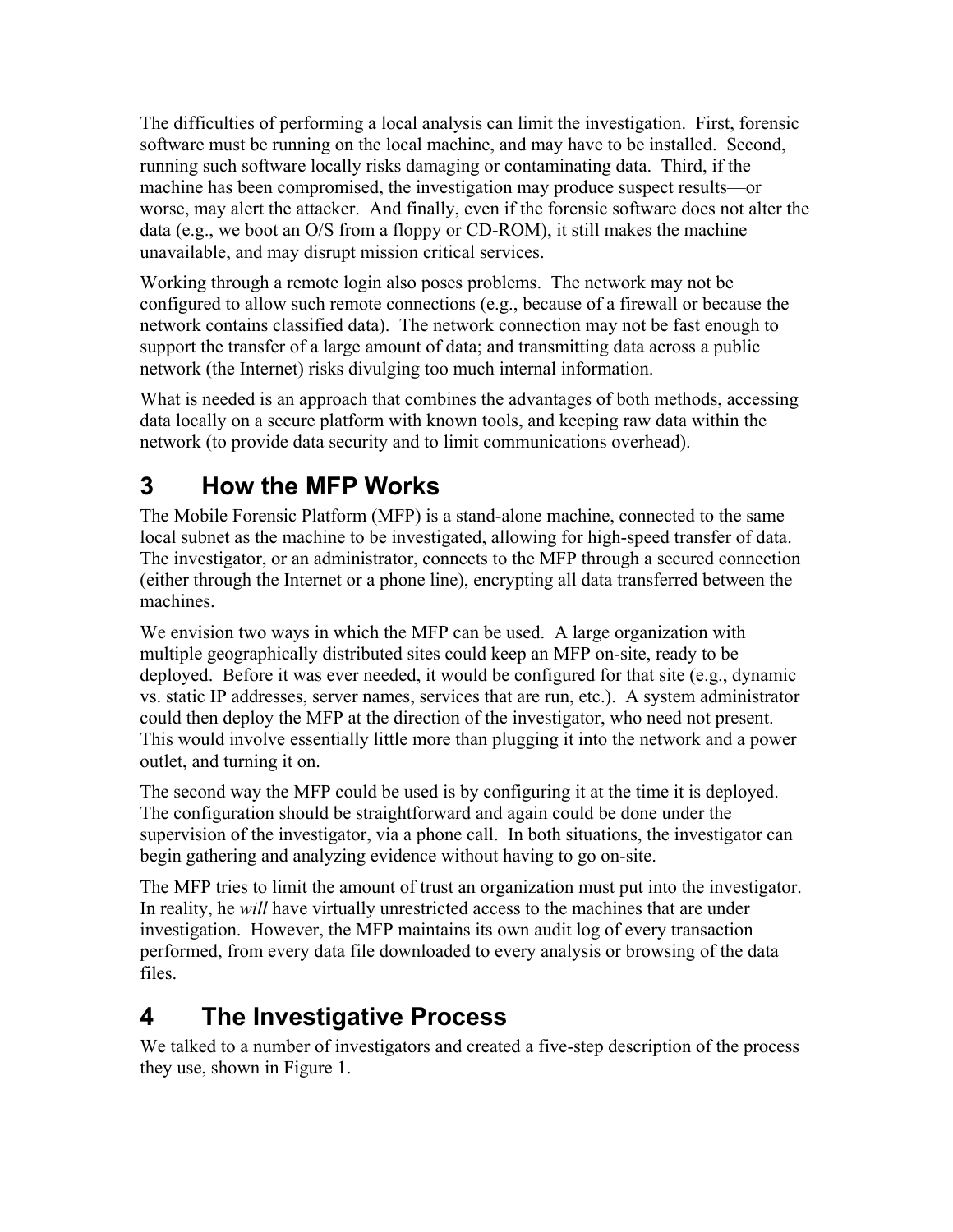

<span id="page-2-0"></span>**Figure 1 Investigative Process** 

The investigative process consists of:

- 1. acquiring evidence,
- 2. preserving evidence,
- 3. normalizing evidence,
- 4. running analyses, and
- 5. examining the results.

The only non-obvious steps are preserving and normalizing the evidence. Digital evidence is preserved by taking a cryptographically secure hash, such as MD5, of the raw data, such as MD5. An investigator can show that the data has not been changed at a later date by taking a hash of the data and comparing it to the original hash. Note that this implies that the original hash must be protected. It tends to be much easier to preserve the integrity of 100 bytes or so of data compared too tens or hundreds of megabytes of data.

Data is normalized by converting it to a common format. For example, all timestamps and machine names must be in the same format (local time vs. UTC vs. Epoch for timestamps, and IP numbers vs. FQDN for machine names).

The entire process repeats as needed. We built the MFP to follow this process.

### **5 MFP Support for the Investigative Process**

The MFP has a modular design, to simplify coding and testing as well as to allow flexibility and extensibility. Conceptually, the MFP has six layers, as shown in [Figure 2.](#page-3-0) The input comes from a lower layer, is processed, and then is passed up to the next higher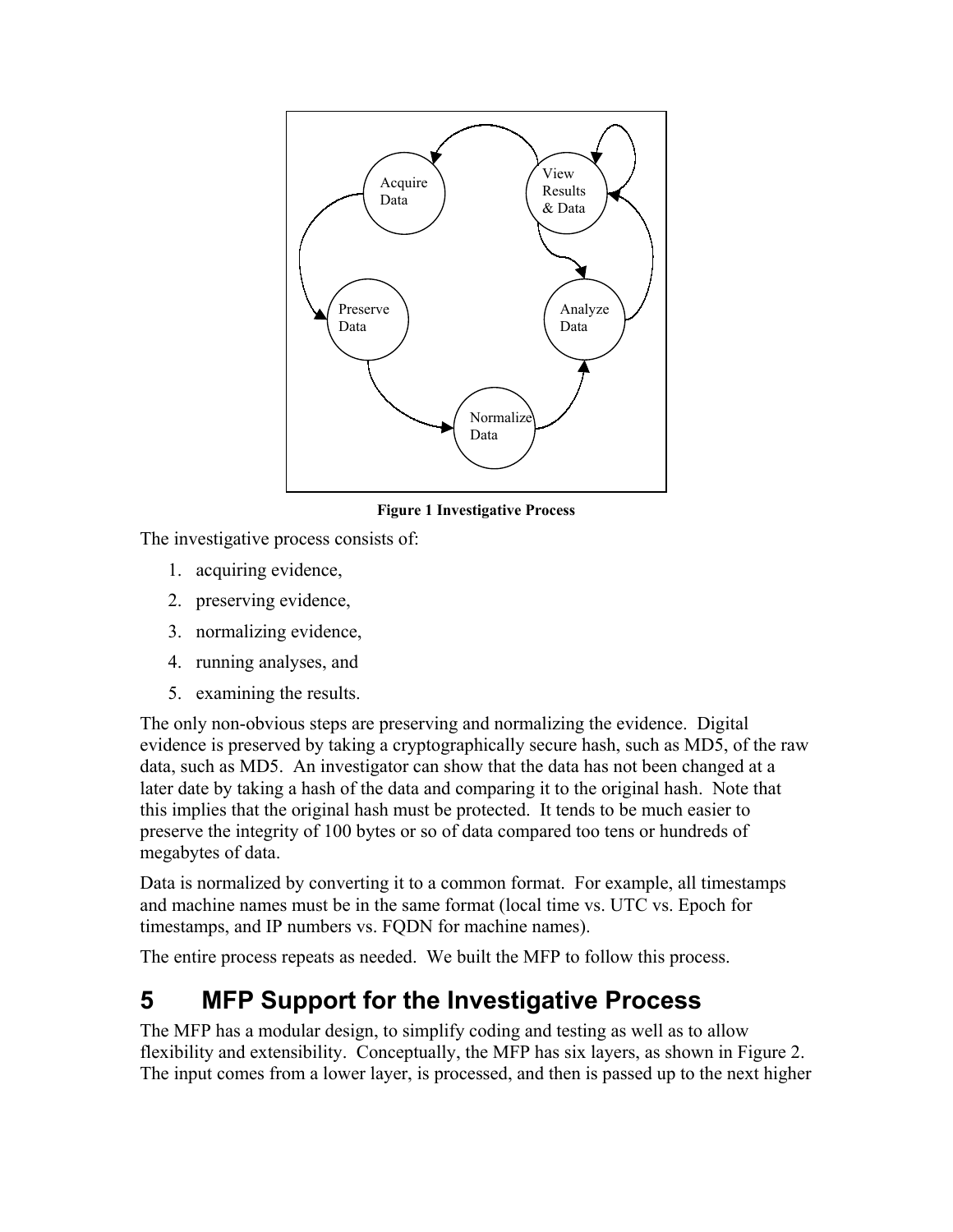layer. The top layer represents the user interface, and the remaining five map into the steps of the investigative process shown in [Figure 1.](#page-2-0)



<span id="page-3-0"></span>**Figure 2 MFP Architecture**

#### *5.1 Acquiring*

The lowest layer of the MFP handles the gathering data from the various sources. The details of communicating with the device under investigation and obtaining its data are confined to this layer. By limiting the "device dependent" code, the upper levels of the MFP can work independent of how the data was obtained, and new drivers can be added transparently, to support new platforms.

The initial plan is for the MFP to use FTP, NFS, SMB, and SCP as methods to transfer files from a running system. To do so, of course, the MFP must have the proper credentials (e.g., user name and password). Note that this level obtains the data, but does not care *what* the data represents; at this level, all files are treated equally.

#### *5.2 Preserving*

Layer 2 preserves the data via a cryptographically secure hash function. The MFP automatically preserves all evidence it acquires by taking an MD5 hash of the file. The hash can be viewed at any time. This process is the same for all data, since during this step all data is represented as a file on the MFP.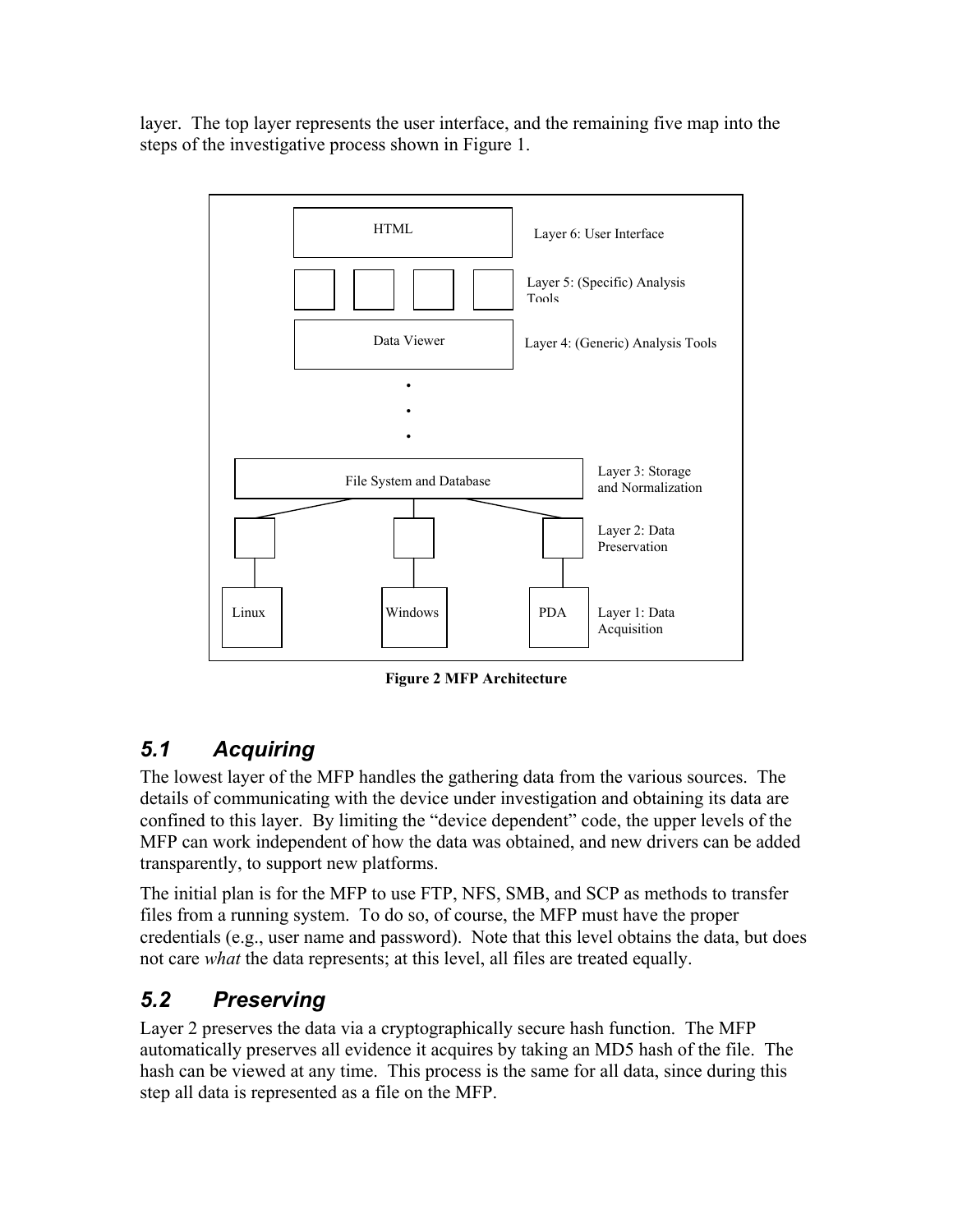#### *5.3 Normalizing*

Layer 3 normalizes the data. In order to maximize the usefulness of our analysis tools, we want them to work on multiple kinds of files (e.g., from different operating systems or running in different time zones). So the data in these files must be converted into some standard format. The normalizing process depends heavily upon the nature of the data. Data files that contain timestamps must represent time in the same way. Similarly, files that contain machine names or IP addresses must use the same representation for all data. Normalization will change the data, which is why we preserve the original in the previous layer. It is always possible to start from the original data file and rerun all subsequent steps to verify the procedure (as might be required in a court of law).

### *5.4 Running*

The analysis tools reside in layers 4 and 5. Layer 4 contains the generic tools that can be used on all types of data. Currently, the only element in this layer is a data viewing tool. It allows the investigator to view the raw data and search for particular strings. Layer 5 contains analysis tools that are specifically designed to work with a certain type of data, for example a web server log file or a syslog log file.

### *5.5 Analyzing*

While [Figure 1](#page-2-0) distinguishes running analyses and viewing the results as separate steps, the MFP combines these two activities. So layers 4 and 5 are also responsible for viewing the data.

### *5.6 User Interface*

Layer 6, the user interface, allows the investigator to perform all tasks in the process by mediating all interactions between the MFP and other layers of the MFP. (The user does not interact with layers 2 and 3, which operate automatically, layer 6 mediates all interaction between the investigator and the MFP. The MFP uses a web-based interface to allow the maximum compatibility with different systems.

# **6 Initial Set of Analysis Tools**

For our "proof of concept" we created three sample analysis tools, representative examples that help define the interface between the different tools in the MFP (specifically, the form of the input data and the type of data produced as output). We concentrated on performing analyses on Unix style syslog log files. The tools check for log file consistency by looking for out of sequence entries, the size of gaps between the entries, and missing periodic entries. We describe the three tools below.

### *6.1 Monotonic*

The first tool, the monotonicity check, verifies that entries in the logfile are in (ascending) chronological order. This is a simple, straightforward check. We developed this script primarily to define how to manage input and output flows and to define the format for the I/O data. It also served as a simple test of the functions that read and parse log files, which are used in the other tools. This script served as a first step towards the development of the other two more complex scripts.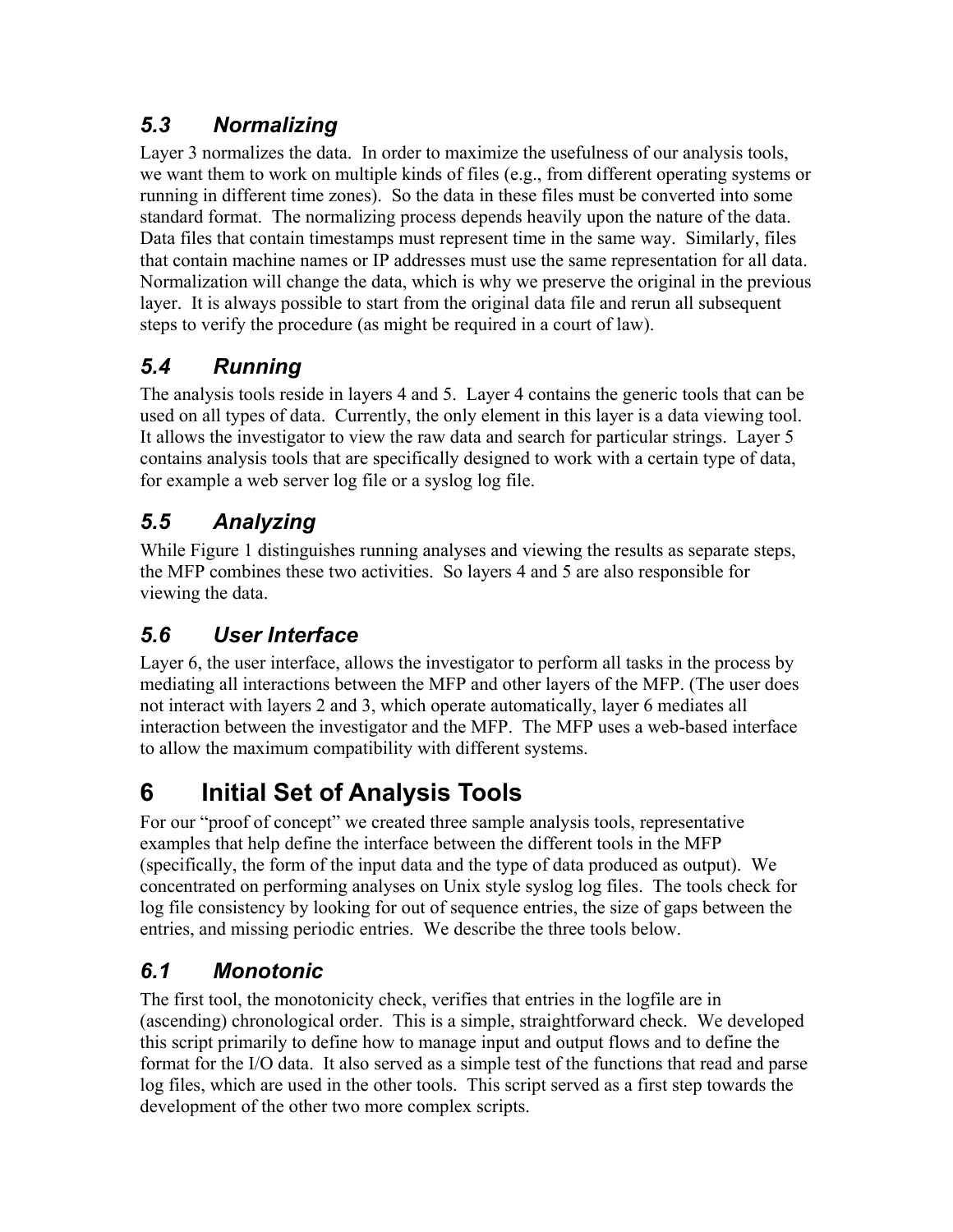#### *6.2 Max-Gap*

The purpose of max-gap analysis is to quickly spot anomalous gaps in the log files. It creates a histogram showing the distribution of "gap sizes" in the log file. For example, a typical server might be generating log file entries between 5-10 seconds, and once per second during busy periods. If an intruder were to delete, say, a 5 minute section of the log max-gap analysis would make that deletion stand out.

The histogram divides the data into 10 "buckets" equal-sized on a logarithmic scale that is dynamically determined, depending on the ranges of data values. We use the following equation to compute the range of values that go into each bucket.

Given:

min = minimum gap size (dynamically determined),

max = maximum value of largest bin (dynamically determined by largest gap size),

 $bins_{max}$  = maximum number of histogram bins (set to 10),

 $k =$  minimum value of smallest bin (set to 1.0), and

 $gap<sub>i</sub>$  = the gap size for the i<sup>th</sup> data value,

the index of the bin, bin#, in which the data value gap<sub>i</sub> belongs  $(1 - 10)$  is computed as:

$$
bin# = \left\lfloor \frac{\log(gap_i) - \log(\min)}{\log(\max) - \log(k)} * bins_{\max} \right\rfloor
$$

The tool then produces HTML-based output indicating, for each of the 10 buckets, the minimum and maximum values, and the number of items in each bucket. We may allow additional configuration parameters (such as choice of the number of buckets) in a later version of the MFP.

[Figure 3](#page-6-0) shows a screen shot from a sample max-gap analysis. The histogram shows a clear bimodal behavior in which part of the time the machine was active and the gaps were spaced together closely, within 10-20 seconds, and the rest of the time the machine was idle with large gaps (over one hour). If an intruder were active for a few minutes and then erased his activity, the anomalous gap would likely stand out. This example is meant to demonstrate how the tool works, not to assert that the results of this analysis are typical. The log file had very few entries and the machine was not a server. Nonetheless, the investigator can get a visual "fingerprint" of the structure of the log files and may be able to detect anomalies.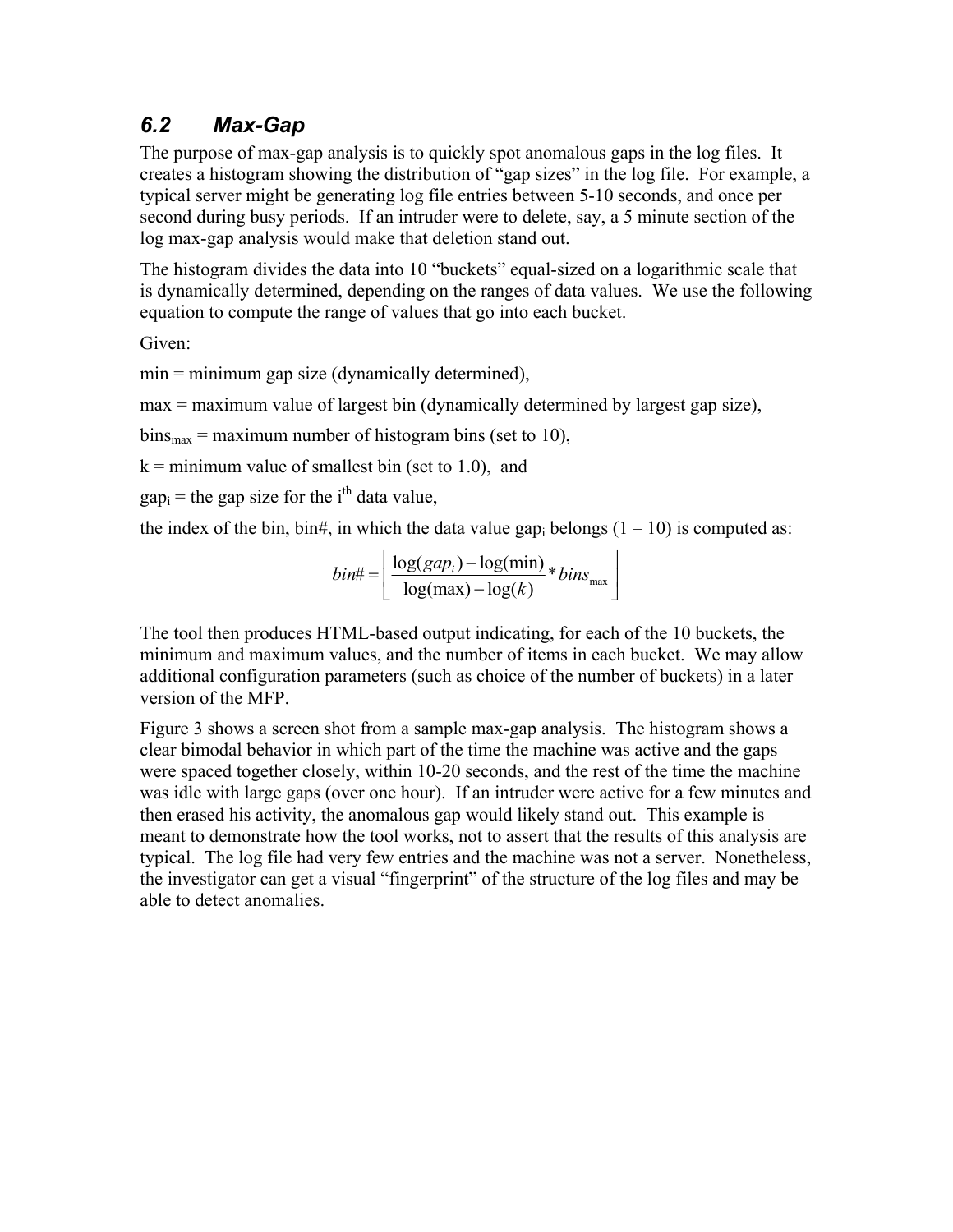<span id="page-6-0"></span>

| $\Box$<br><b>MFP</b> - Netscape                                          |                                    |                 |         |                                                                 |                |                     |                  |              |                |            |                   |                      |
|--------------------------------------------------------------------------|------------------------------------|-----------------|---------|-----------------------------------------------------------------|----------------|---------------------|------------------|--------------|----------------|------------|-------------------|----------------------|
| File                                                                     | Edit                               | <b>View</b>     |         | Go Communicator                                                 | Help           |                     |                  |              |                |            |                   |                      |
|                                                                          | Back                               |                 | Forward | Reload                                                          | Home           | Search              | लैंग<br>Netscape | —X.<br>Print | கி<br>Security | ங்<br>Shop |                   | Stor                 |
| 西班牙                                                                      |                                    |                 |         | Bookmarks & Location: http://192.168.1.176/mfp/maxgap.php       |                |                     |                  |              |                |            |                   | (iii) What's Related |
| ă                                                                        |                                    |                 |         | 网 WebMail 网 Calendar 网 Radio 网 People 网 Yellow Pages 网 Download |                |                     |                  |              |                |            | <b>T</b> Channels |                      |
| <b>MOBILE FORENSICS PLATFORM</b><br>aquire   analyze   view log   logout |                                    |                 |         |                                                                 |                |                     |                  |              |                |            |                   |                      |
| Log starts at: Sep 11 2002 14:44:14<br>Log ends at: Sep 12 2002 11:44:15 |                                    |                 |         |                                                                 |                |                     |                  |              |                |            |                   |                      |
|                                                                          | Histogram of gap sizes in log file |                 |         |                                                                 |                |                     |                  |              |                |            |                   |                      |
| Range                                                                    |                                    |                 |         |                                                                 |                | Number of Occurence |                  |              |                |            |                   |                      |
|                                                                          | $1 - 2$ (sec)                      |                 |         |                                                                 |                |                     |                  |              |                |            |                   |                      |
|                                                                          | $2 - 7$ (sec)                      |                 |         |                                                                 |                |                     |                  |              |                |            |                   |                      |
|                                                                          | 7 - 21 (sec)                       |                 |         |                                                                 |                |                     |                  |              |                |            |                   |                      |
|                                                                          |                                    | $21 - 60$ (sec) |         |                                                                 |                |                     |                  |              |                |            |                   |                      |
|                                                                          |                                    | 60 - 167 (sec)  |         |                                                                 |                |                     |                  |              |                |            |                   |                      |
|                                                                          | $2 - 7$ (min)                      |                 |         |                                                                 |                |                     |                  |              |                |            |                   |                      |
|                                                                          | $7 - 21$ (min)                     |                 |         |                                                                 |                |                     |                  |              |                |            |                   |                      |
|                                                                          |                                    | $21 - 60$ (min) |         |                                                                 |                |                     |                  |              |                |            |                   |                      |
|                                                                          |                                    | 60 - 168 (min)  |         |                                                                 |                |                     |                  |              |                |            |                   |                      |
|                                                                          | $2 - 7$ (hour)                     |                 |         |                                                                 |                |                     |                  |              |                |            |                   |                      |
| $\mathbf{d} = \mathbf{0}$                                                |                                    |                 |         |                                                                 | Document: Done |                     |                  |              | -32            | JB 6P      | 國                 | S.                   |

**Figure 3 Sample Max Gap Analysis**

#### *6.3 Periodic*

The periodic tool detects the absence of log entries that should appear at periodic intervals. The input to the tool must include a list of which periodic events to examine, the periods of those events and a string-pattern (or regular expression) which can be used to identify each event in the log file.

## **7 Related Work**

Some automated tools are available that aid in the investigation, but they are limited. As far as we know, no one performs remote forensic analysis. The typical model used is that the machine is seized, the disk is imaged (i.e., duplicated), and the forensic analyses are performed on the duplicate disk.

Tools such as Encase[1] and FIAT[2] are designed to work on a seized disk (or, more commonly, a duplicate of such a disk). The Coroner's Toolkit (TCT) [3] must run on the system it is analyzing. The @stake Sleuth Kit (TASK) [4] is a tool kit built using tools from The Coroner's Toolkit to perform analysis of Windows and Unix systems. The Autopsy Forensic Browser [5] is an HTML-based graphical interface to TASK. Like TCT, it requires local disk access in order to perform its diagnostics.